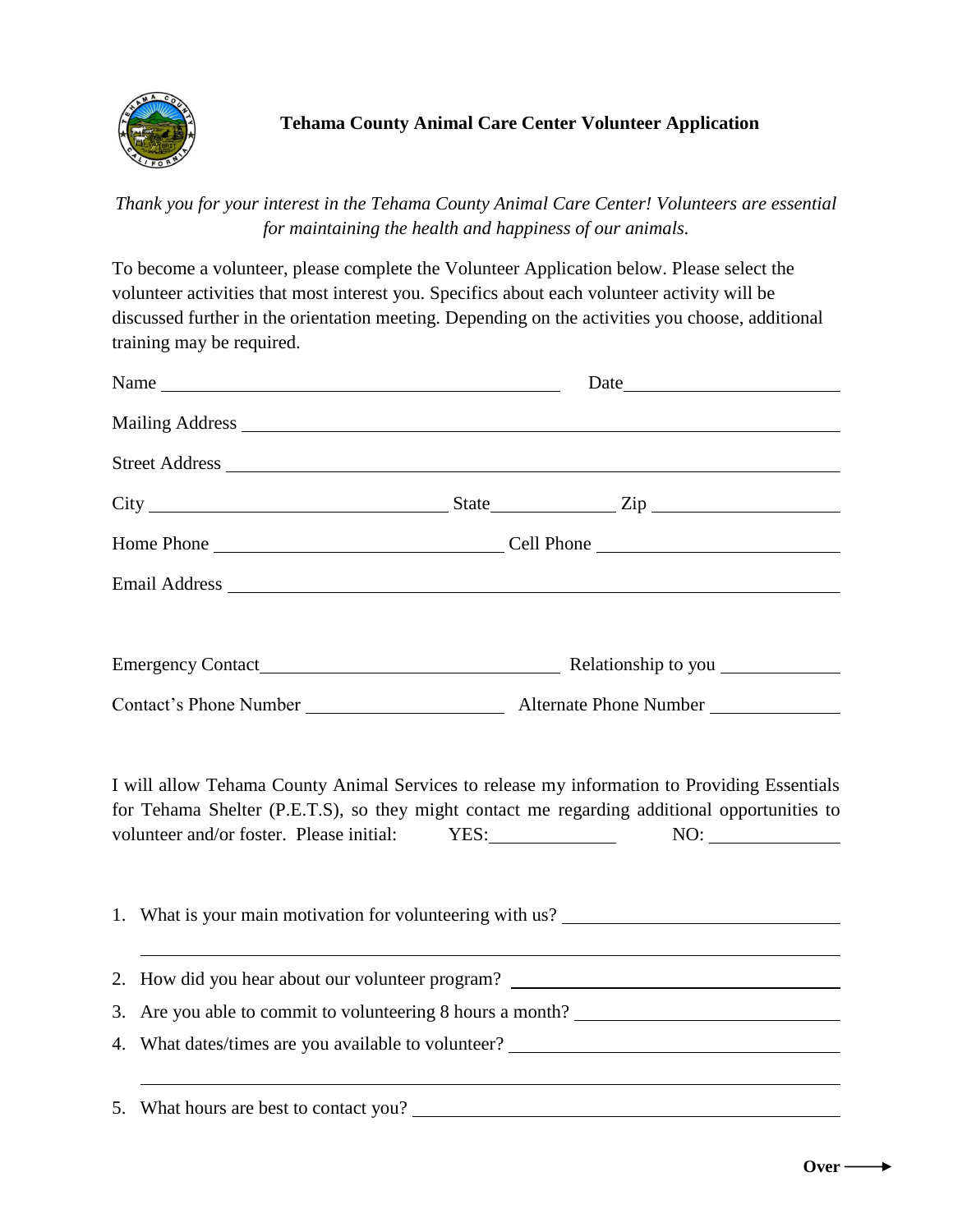- 6. Have you ever adopted from a shelter or rescue group?
- 7. Do you currently own any pets? If so, please list them:
- 8. Are all of your pets spayed or neutered?
- 9. Do you have any work history or special training that relates to animal care, training or welfare (other than your own)? Please describe:

10. Please describe any volunteer experience you have:

11. One unfortunate aspect of shelter work is to euthanize animals that are unhealthy either behaviorally or medically. What are your thoughts on euthanasia?

## **Please check the volunteer opportunities you would like to participate in:**

| $\Box$ Dog Socialization   | $\Box$ Cat Socialization       | $\Box$ Kennel Cleaning/Maintenance |
|----------------------------|--------------------------------|------------------------------------|
| $\Box$ Photography         | $\Box$ Fostering*              | $\Box$ Groomer                     |
| $\Box$ Adoption Counseling | $\Box$ Front Office Assistance | $\Box$ Special Events (on/offsite) |
| $\Box$ Other:              |                                |                                    |

\**The Foster Program is a separate program from the Volunteer Program. If you are interested in fostering, please fill out the Animal Foster Application.* 

Conviction of a crime does not necessarily disqualify you from employment. Each case is considered separately based on the job requirements. Do not include: a) traffic violations for which the fine imposed was \$150 or less; b) any offense committed prior to your 18th birthday which was finally adjudicated in a juvenile court or under a youth offender law; c) any conviction for which the record has been judicially ordered sealed, expunged, or statutorily eradicated; d) any misdemeanor conviction for which probation has been successfully completed or otherwise discharged and the case dismissed; e) any conviction more than 2 years old for violations of Health & Safety Code §11357(b) or (c), §11360(b), §11364, §11365, or §11550 as related to marijuana. Other than the exceptions noted in the paragraph above, items A through E, have you ever been convicted by the court as an offense?

If yes, please describe: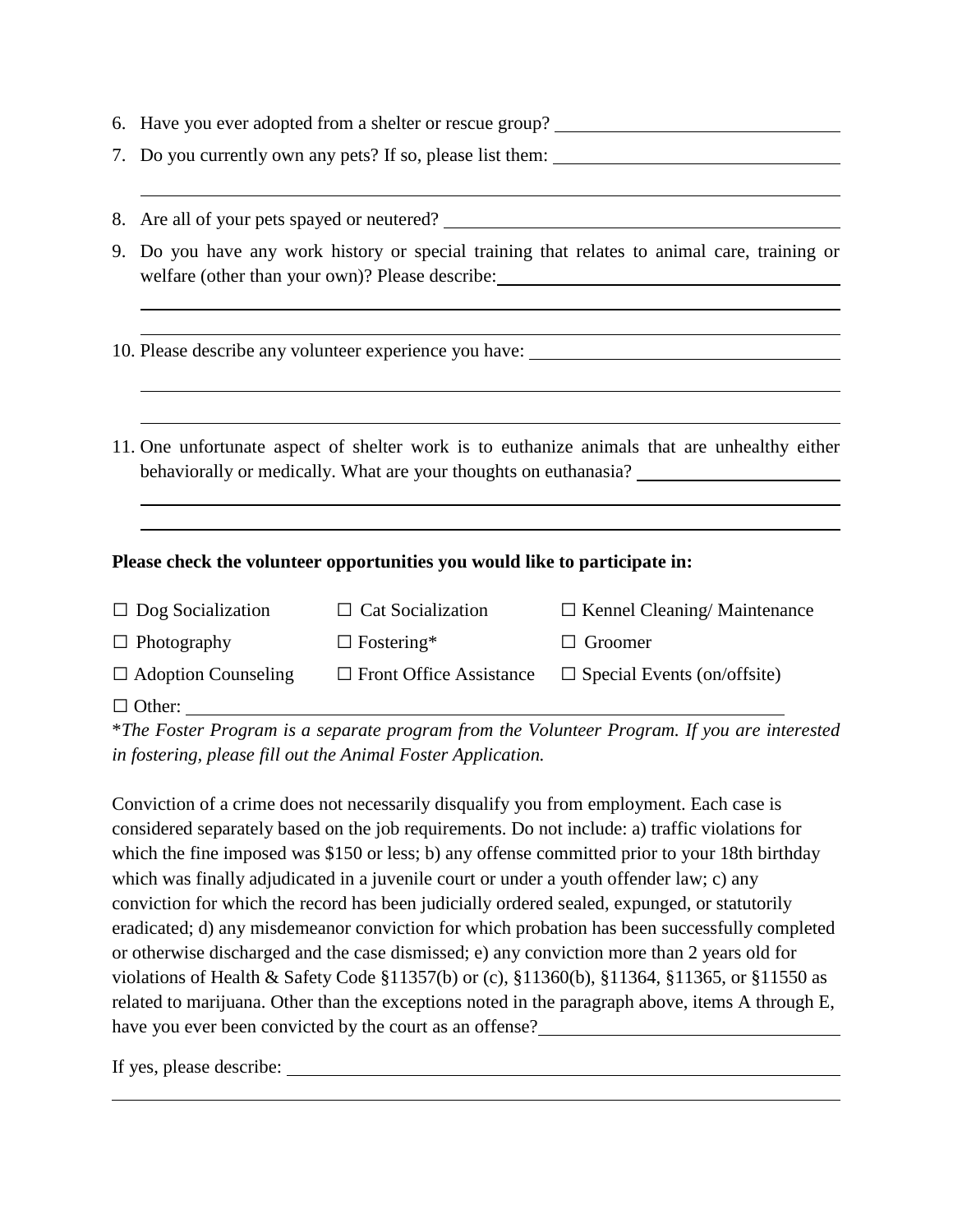I hereby give permission to Tehama County Animal Care Center to verify any information that I have given concerning my application to volunteer my services. I also attest that the information I have provided is true and accurate.

Printed Name Signature Date

## **Terms and Conditions**

- 1. My services to the Tehama County Animal Care Center are provided strictly in a voluntary capacity as a volunteer, and without any express or implied promise of salary, compensation or other payment of any kind whatsoever.
- 2. My services are furnished without any employment-type benefits, vacation accrual or sick time. The only exception would be for worker's compensation.
- 3. I will familiarize myself and comply with the Shelter's policies and procedures applicable to Volunteers. In particular, I fully understand that the Shelter expects high standards of moral and ethical treatment of the animals under its care. I will adhere strictly to these standards in my capacity as a volunteer.
- 4. I understand that the Shelter, without notice or hearing, may terminate my services as a Volunteer at any time, with or without reason.

## **Release**

- 1. I understand that the handling of animals and other Volunteer activities on behalf of the shelter may place me in a hazardous situation and could result in injury to me or my personal property. On behalf of myself, and my heirs, personal representatives and assigns, I hereby release, discharge, indemnify and hold harmless the Tehama County Animal Care Center Shelter and its directors, officers, employees and agents from any and all claims, causes of action and demands of any nature, whether known or unknown, arising out of, or in connection with my Volunteer activities on behalf of the Shelter.
- 2. Understanding that public relations are an important part of Volunteer's activities on behalf of the Tehama County Animal Care Center Shelter, I hereby authorize them to use any photographs of me in its possession for public relation purposes. I ask that the shelter use reasonable efforts to give me advance notice of any such use, but such notification is not a condition to release photographs for public relations purposes.

Printed Name Signature

Date Tehama County Animal Care Center Staff Signature